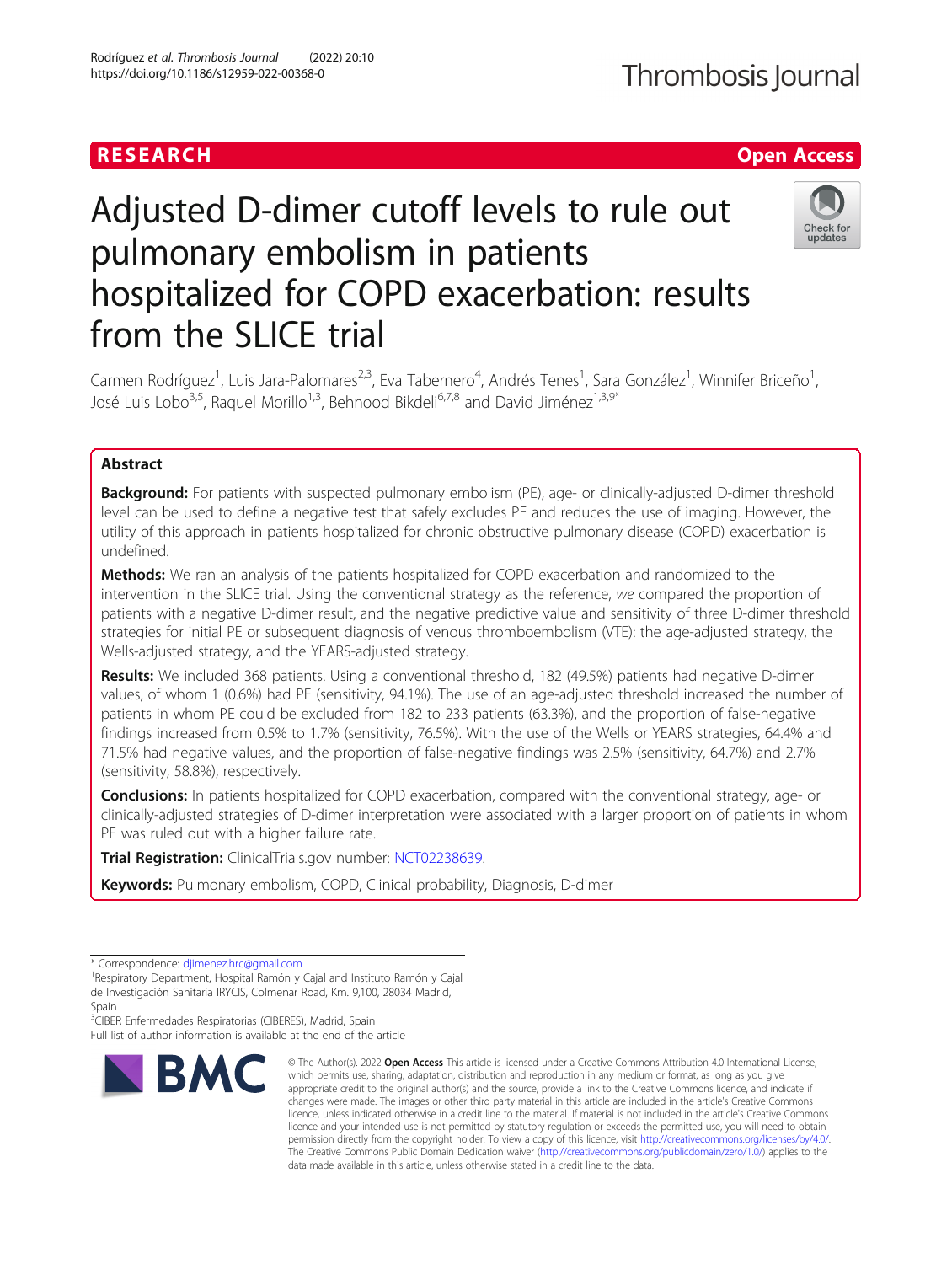# Introduction

D-dimer is the initial diagnostic test for patients with suspected acute symptomatic pulmonary embolism (PE) [\[1,](#page-7-0) [2\]](#page-7-0). In patients with low or intermediate clinical pretest probability, a normal D-dimer test result safely excludes acute PE without the need for imaging testing [[3](#page-7-0)]. In order to increase the clinical usefulness of D-dimer testing (i.e., to reduce the need for computed tomography pulmonary angiography [CTPA]) without missing relevant PE, several strategies for revising the conventional fixed D-dimer threshold have been proposed. These strategies include age-adjusted D-dimer interpretation and clinical probability-adjusted interpretation of D-dimer.

Studies have shown that these strategies can be effective and safe in the exclusion of PE and in the reduction of the risk of false positives when compared to the conventional D-Dimer cutoff strategy. The age-adjusted strategy for Ddimer interpretation uses a progressively higher D-dimer threshold to categorize results as positive in patients over 50 years of age (i.e., use of age multiplied by 10) [[4](#page-7-0)]. A second strategy consists of ruling out PE in patients with a low clinical pretest probability (according to the Wells score) and a D-dimer level of less than 1000 ng/mL, and in those with a moderate clinical pretest probability and a D-dimer level of less than 500 ng/mL [\[5\]](#page-7-0). Finally, the YEARS diagnostic algorithm uses twice the D-dimer threshold (i.e., 1000 ng/mL) to exclude PE in patients with no YEARS criteria (clinical signs of deep vein thrombosis [DVT], hemoptysis, and PE as the most likely diagnosis), and a threshold of 500 ng/mL in patients with one or more criteria [\[6\]](#page-7-0).

Though PE has been reported to be prevalent in patients with exacerbation of chronic obstructive pulmonary disease (COPD) [[7](#page-7-0)–[10](#page-7-0)], the Significance of Pulmonary Embolism in COPD Exacerbations (SLICE) showed that an active strategy for the diagnosis of PE (D-dimer testing and, if positive, CTPA) did not result in a lower percentage of patients experiencing the composite outcome of venous thromboembolism (VTE), readmission for COPD, or death within 90 days after randomization [\[11\]](#page-7-0). In daily practice, however, D-dimer testing is frequently ordered for the initial assessment of the patients presenting with chest symptoms (including those with COPD exacerbations). Such testing is, in many cases, unnecessary.

The objective of this study was to assess the clinical usefulness and diagnostic accuracy of the age-adjusted and clinical probability-adjusted strategies of D-dimer interpretation, compared with the conventional fixed threshold, in a large group of patients hospitalized for exacerbations of COPD.

# Methods

We performed post hoc analyses of the recently completed SLICE trial. SLICE was a multicenter, open-label, randomized, clinical trial aimed at evaluating whether an active search for PE might improve clinical outcomes in patients with exacerbations of COPD who required hospital admission. The rationale, design and main results of the SLICE study were described previously [\[11,](#page-7-0) [12](#page-7-0)]. The trial was conducted in 18 academic hospitals across Spain. The institutional review board at each of the participating sites approved the protocol, and each patient provided written informed consent.

Briefly, consecutive patients with exacerbations of COPD who required hospital admission and had no initial clinical suspicion of PE were randomized to either the usual care plus an active search for PE (intervention group) or usual care alone (control group). Patients in the intervention group were investigated with a sequential diagnostic strategy based on D-dimer testing and CTPA. We used the Fibrinogen Equivalent Unit (FEU) to report D-dimer levels based on the molecular weight of fibrinogen. For patients with a negative conventional D-dimer (defined by the department of clinical chemistry at each participating site [Table 4 in the [Appendix](#page-6-0)]), a diagnosis of PE was deemed as ruled out by the treating clinicians. For patients with a positive D-dimer according to the conventional criteria, a CTPA was performed. CTPA results were categorized as positive for PE if an intraluminal filling defect was seen in subsegmental or more proximal branches, and were considered negative if no filling defect was observed. For the present analysis, only patients who were randomized to the intervention were included.

# D-dimer interpretation strategy definitions Age-adjusted strategy

D-dimer results were categorized as negative if the Ddimer level was less than the conventional threshold used at each participating site in patients 50 years or younger or, in patients older than 50 years, if it was less than the patient's age multiplied by 10 (e.g., less than 650 ng/mL if 65 years; less than 800 ng/mL if 80 years)  $[4]$  $[4]$ .

#### Clinical probability-adjusted strategy

According to the seven-item Wells clinical prediction rule [[5\]](#page-7-0), D-dimer results were categorized as negative if the D-dimer level was less than 1000 ng/mL in patients with low clinical pretest probability and less than 500 ng/mL for patients with moderate clinical pretest probability.

The YEARS diagnostic algorithm consists of clinical signs of DVT, hemoptysis, and PE as the most likely diagnosis [[6\]](#page-7-0). D-dimer results were categorized as negative if the D-dimer level was less than 1000 ng/mL in patients without any YEARS item and less than 500 ng/mL for patients with one or more of the YEARS items.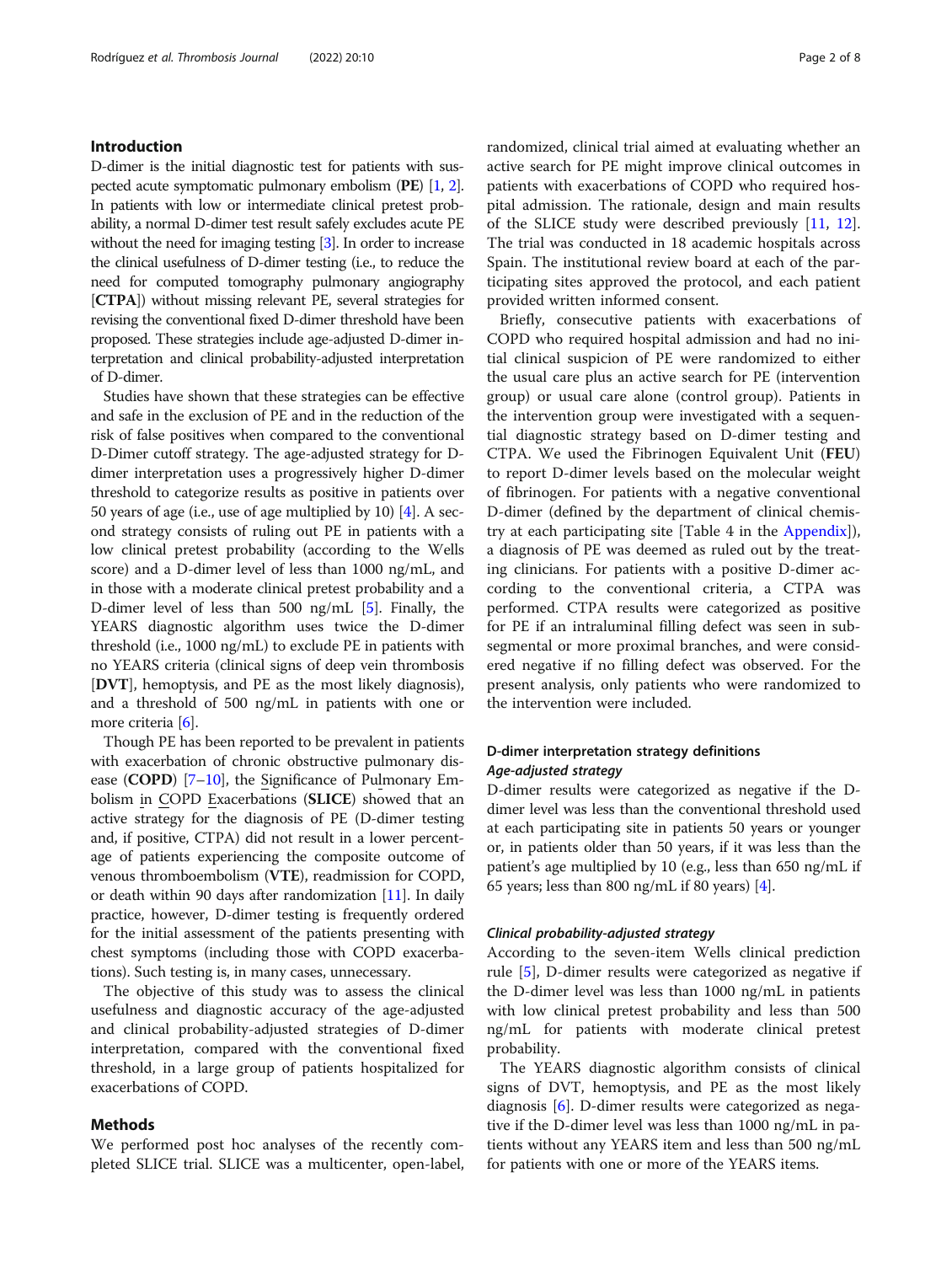#### Outcome measures

The primary outcome for this analysis was the rate of adjudicated PE events at initial testing, or VTE events within a 3-month follow-up period in patients who did not receive anticoagulant therapy on the basis of negative results on the initial work-up.

A central independent adjudication committee whose members were unaware of management allocation adjudicated all suspected events during the study period.

#### Statistical analysis

A 2 x 2 table was constructed for each strategy according to whether the D-dimer result in individual patients was categorized as positive or negative, and whether the patient was categorized as VTE-positive or VTEnegative. Estimates of the proportion of all patients who had a negative D-dimer test, sensitivity, specificity, and negative predictive value (NPV) were calculated for all strategies, along with 95% confidence intervals (CI) using the Wilson score method. Using the conventional strategy as the reference, pairwise comparisons of the proportion of all patients with negative D-dimer results, sensitivity, and specificity were performed using exact binomial testing, and 95% CIs for the absolute differences were calculated using the Agresti and Min approach [\[13](#page-7-0)]. For the NPV, the method for paired data proposed by Leisenring, Alonzo and Pepe was used (generalized score statistic) [[14](#page-7-0)]. Comparisons were considered significant if the two-sided P-values were less than 0.05. All statistical analyses were performed with the use of the SPSS/PC software package (version 26, SPSS) and the DTComPair package in R version 3.2.3.

#### Results

After excluding 1 patient who did not undergo D-dimer testing within 12 hours after randomization and 1 patient who had a high clinical pretest probability, a total of 368 patients were eligible for this analysis. The mean (SD) age was 70.2 (9.8) years, and 23.4% of the patients were women. A total of 44.3% of the patients had a low clinical pretest probability, and 55.7% had a moderate clinical pretest probability (Table [1](#page-3-0)). There were 2 PEpositive patients (1.2%) among those with low clinical pretest probability and 15 PE-positive patients (7.3%) among those with moderate clinical pretest probability.

#### Comparison of the strategies

The proportion of patients with a negative result was 49.5% with the conventional threshold strategy, 63.3% with the age-adjusted strategy (difference 13.8%; 95% CI, 6.5% to 21.0%;  $P \le 0.001$ ), 64.4% with the Wells strategy (difference 14.9%; 95% CI, 7.6% to 22.1%; P <0.001), and 71.5% with the YEARS strategy (difference 22.0%; 95% CI, 14.8% to 28.9%;  $P < 0.001$ ).

Sensitivity of the conventional strategy was 94.1%, while it was 76.5% with the age-adjusted strategy (difference 17.6%; 95% CI, -11.8% to 44.9%; P =0.02), 64.7% with the Wells strategy (difference 29.4%; 95% CI, -2.5% to 56.1%;  $P$  <0.001), and 58.8% with the YEARS strategy (difference 35.3%; 95% CI, 2.3% to 61.3%; P <0.001). NPVs and negative likelihood ratios of the different strategies are shown in Table [2](#page-4-0).

Categorization of D-dimer results as positive or negative by the conventional and the age-adjusted strategies was in agreement for 317 (86%) patients and in disagreement for 51 (14%) patients (Table [3\)](#page-4-0). Of the disagreements, 51 patients were categorized as positive by the conventional strategy and negative by the age-adjusted strategy. There were 3 PE-positive patients among those who were D-dimer positive by one strategy and negative by the other. Agreements between the conventional strategy and the Wells and YEARS strategies are shown in Table [3.](#page-4-0)

#### Findings according to clinical probability

According to the Wells score, 163 (44.3%) patients had low clinical pretest probability. The conventional Ddimer strategy categorized 88 (54.0%) patients with low clinical pretest probability as negative, and had a NPV of 100% (95% CI, 95.9% to 100%). The age-adjusted Ddimer strategy categorized 113 (69.3%) patients with low clinical pretest probability as negative, and had a NPV of 99.1% (95% CI, 95.2% to 100%). The Wells-adjusted Ddimer strategy categorized 88 (54.0%) patients with low clinical pretest probability as negative, and had a NPV of 100% (95% CI, 95.9% to 100%). The YEARS-adjusted Ddimer strategy categorized 127 (77.9%) patients with low clinical pretest probability as negative, and had a NPV of 99.2% (95% CI, 95.7% to 100%) (Fig. [1](#page-5-0)).

Of the total, 205 (55.7%) patients had moderate clinical probability. The conventional D-dimer strategy categorized 94 (45.6%) patients with moderate clinical pretest probability as negative, and had a NPV of 98.9% (95% CI, 94.2% to 100%). The age-adjusted D-dimer strategy categorized 120 (58.5%) patients with moderate clinical pretest probability as negative, and had a NPV of 97.5% (95% CI, 92.9% to 99.5%). The Wells-adjusted Ddimer strategy categorized 149 (72.7%) patients with moderate clinical pretest probability as negative, and had a NPV of 96.0% (95% CI, 91.4% to 98.5%). The YEARSadjusted D-dimer strategy categorized 136 (66.3%) patients with moderate clinical pretest probability as negative, and had a NPV of 95.6% (95% CI, 90.6% to 98.4%) (Fig. [1](#page-5-0)).

Overall, 311 (84.5%) patients had no YEARS items. The conventional D-dimer strategy categorized 164 (52.7%) patients with no YEARS items as negative, and had a NPV of 99.4% (95% CI, 96.7% to 100%).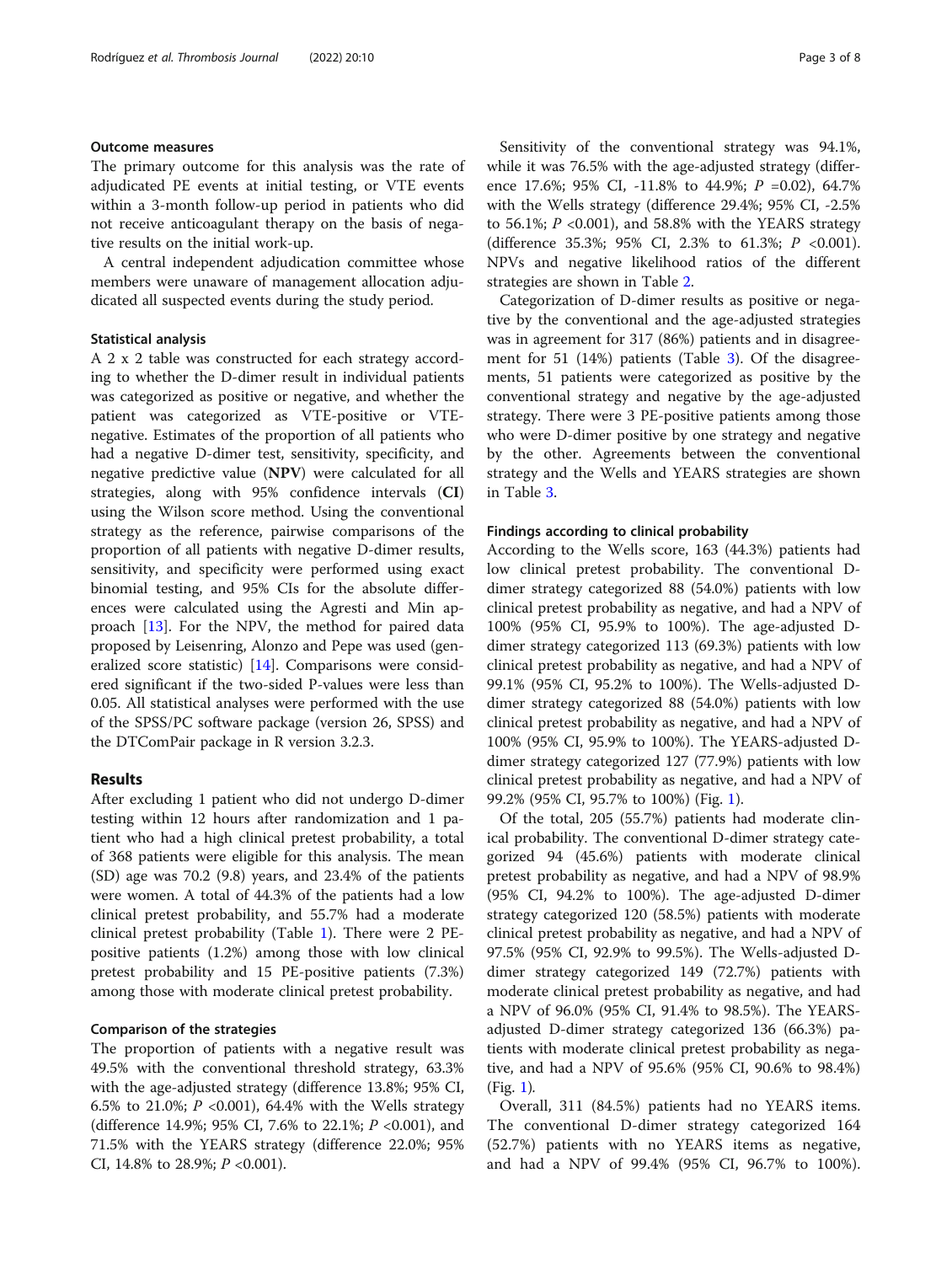# <span id="page-3-0"></span>Table 1 Baseline characteristics of the patients

| Parameter                                                          | No. (%) of patients                                |                                                             |                           |  |
|--------------------------------------------------------------------|----------------------------------------------------|-------------------------------------------------------------|---------------------------|--|
|                                                                    | Low clinical probability <sup>a</sup><br>$(N=163)$ | Intermediate clinical probability <sup>b</sup><br>$(N=205)$ | <b>Total</b><br>$(N=368)$ |  |
| Age ≥75 years                                                      | 63 (38.7)                                          | 69 (33.7)                                                   | 132 (35.9)                |  |
| Sex                                                                |                                                    |                                                             |                           |  |
| Male                                                               | 124 (76.1)                                         | 158 (77.1)                                                  | 282 (76.6)                |  |
| Female                                                             | 39 (23.9)                                          | 47 (22.9)                                                   | 86 (23.4)                 |  |
| Current smoker                                                     | 46 (28.2)                                          | 72 (35.1)                                                   | 118 (32.1)                |  |
| Pack-years of smoking, mean (SD), no.                              | 58.2 (29.2)                                        | 59.5 (25.8)                                                 | 59.0 (27.1)               |  |
| COPD exacerbations in the past 12 months, mean (SD), no.           | 1.1(1.6)                                           | 1.5(1.9)                                                    | 1.3(1.8)                  |  |
| Very severe COPD: <30% of the predicted normal FEV1                | 18 (11.0)                                          | 37 (18.0)                                                   | 55 (14.9)                 |  |
| Severe COPD: 30 to <50% of the predicted normal FEV <sub>1</sub>   | 70 (42.9)                                          | 99 (48.3)                                                   | 169 (45.9)                |  |
| Moderate COPD: 50 to <80% of the predicted normal FEV <sub>1</sub> | 56 (34.4)                                          | 57 (27.8)                                                   | 113(30.7)                 |  |
| Mild COPD: $\geq$ 80% of the predicted normal FEV <sub>1</sub>     | 19 (11.7)                                          | 12(5.9)                                                     | 31(8.4)                   |  |
| Risk factors for VTE                                               |                                                    |                                                             |                           |  |
| Immobilization <sup>c</sup>                                        | 1(0.6)                                             | 65 (31.7)                                                   | 66 (17.9)                 |  |
| Cancer <sup>d</sup>                                                | 6(3.7)                                             | 6(2.9)                                                      | 12(3.3)                   |  |
| History of VTE                                                     | 0(0)                                               | 9(4.4)                                                      | 9(1.3)                    |  |
| Surgery <sup>e</sup>                                               | 0(0)                                               | 1(0.5)                                                      | 1(0.3)                    |  |
| Obstructive sleep apnea                                            | 36 (22.1)                                          | 20(9.8)                                                     | 56 (15.2)                 |  |
| Congestive heart failure                                           | 25 (15.3)                                          | 23 (11.2)                                                   | 48 (13.0)                 |  |
| Hormone therapy                                                    | 3(1.8)                                             | 2(1.0)                                                      | 5(1.4)                    |  |
| Clinical symptoms and signs at presentation                        |                                                    |                                                             |                           |  |
| Dyspnea                                                            | 163 (100)                                          | 203 (99.0)                                                  | 366 (99.5)                |  |
| Heart rate >100/min                                                | 0(0)                                               | 127 (62.0)                                                  | 127 (34.5)                |  |
| Systolic blood pressure <100 mm Hg                                 | 3(1.8)                                             | 8(3.9)                                                      | 11(16.2)                  |  |
| $Spo2 < 90\% (N=365)$                                              | 62 (38.3)                                          | 83 (40.9)                                                   | 145 (39.7)                |  |
| Temperature ≥38°C                                                  | 0(0)                                               | 1(0.5)                                                      | 1(0.3)                    |  |
| Increased sputum volume                                            | 59 (36.2)                                          | 69 (33.7)                                                   | 128 (34.8)                |  |
| Purulent sputum                                                    | 11(6.7)                                            | 13(6.3)                                                     | 24 (6.5)                  |  |
| Hemoptysis                                                         | 2(1.2)                                             | 1(0.5)                                                      | 3(0.8)                    |  |
| Signs of DVT                                                       | 0(0)                                               | 0(0)                                                        | 0(0)                      |  |
| Admission blood tests                                              |                                                    |                                                             |                           |  |
| Creatinine >1.5 mg/dL                                              | 4(2.5)                                             | 2(1.0)                                                      | 6(1.6)                    |  |
| Hemoglobin, mean (SD), g/dL                                        | 14.4 (1.9)                                         | 14.1(2.2)                                                   | 14.3(2.1)                 |  |
| Treatment for exacerbation                                         |                                                    |                                                             |                           |  |
| Short-acting inhaled beta2-agonists                                | 159 (97.5)                                         | 203 (99.0)                                                  | 362 (98.4)                |  |
| Short-acting inhaled anticholinergics                              | 163 (100)                                          | 205 (100)                                                   | 368 (100)                 |  |
| Systemic corticosteroids                                           | 135 (82.8)                                         | 165 (80.5)                                                  | 300 (81.5)                |  |
| Antibiotics                                                        | 113 (69.3)                                         | 134 (65.4)                                                  | 247 (67.1)                |  |
| Pharmacological thromboprophylaxis (LMWH)                          | 163 (100)                                          | 205 (100)                                                   | 368 (100)                 |  |

Abbreviations: COPD Chronic obstructive pulmonary disease, SD Standard deviation, FEV1 Forced expiratory volume in the first second, VTE Venous thromboembolism, *DV*T Deep vein thrombosis<br><sup>a</sup>Wells score for PE less than 2 points

**b**Wells score for PE 2 to 6 points

c Immobilized patients defined as non-surgical patients who had been immobilized (i.e., total bed rest with bathroom privileges) for ≥4 days in the month prior to exacerbation of COPD d Active or under treatment in the last year

<sup>e</sup>ln the previous month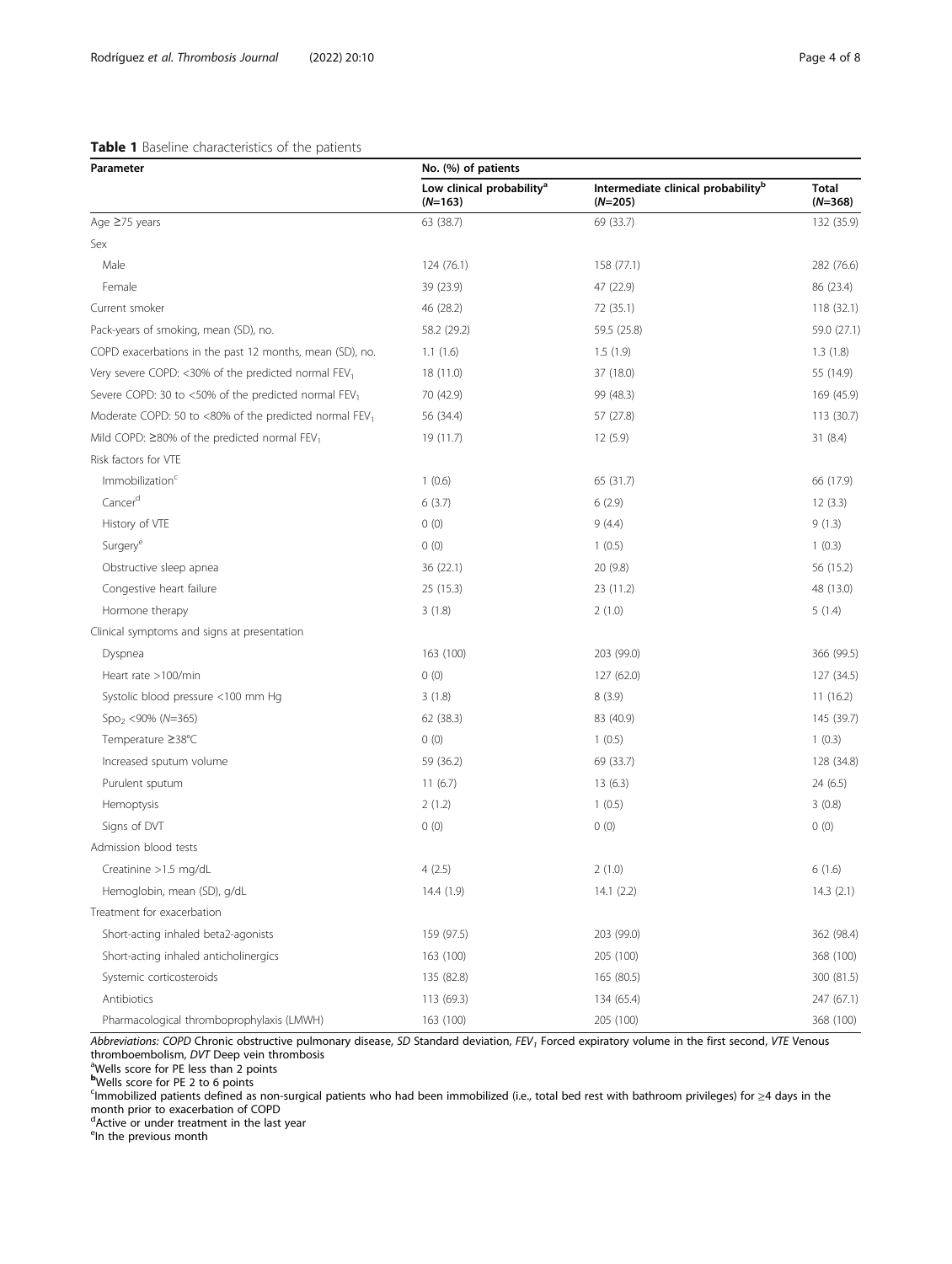| Parameter                 | <b>Conventional strategy</b> | Age-adjusted strategy | Wells-adjusted strategy | <b>YEARS-adjusted strategy</b> |
|---------------------------|------------------------------|-----------------------|-------------------------|--------------------------------|
| Negative results          |                              |                       |                         |                                |
| n/N                       | 182/368                      | 233/368               | 237/368                 | 368                            |
| % (95% CI)                | 49.5 (44.2-54.7)             | 63.3 (58.2-68.3)      | 64.4 (59.3-69.3)        | 71.5 (66.6-76.0)               |
| Sensitivity               |                              |                       |                         |                                |
| n/N                       | 16/17                        | 13/17                 | 11/17                   | 10/17                          |
| % (95% CI)                | 94.1 (71.3-99.9)             | 76.5 (50.1-93.2)      | 64.7 (38.3-85.8)        | 58.8 (32.9-81.6)               |
| Specificity               |                              |                       |                         |                                |
| n/N                       | 181/351                      | 229/351               | 231/351                 | 256/351                        |
| % (95% CI)                | 51.6 (46.2-56.9)             | 65.2 (60.0-70.2)      | 65.8 (60.6-70.8)        | 72.9 (68.0-77.5)               |
| Negative predictive value |                              |                       |                         |                                |
| n/N                       | 181/182                      | 229/233               | 231/237                 | 256/263                        |
| % (95% CI)                | 99.5 (97.0-100)              | 98.3 (95.7-99.5)      | 97.5 (94.6-99.1)        | 97.3 (94.6-98.9)               |
| Negative likelihood ratio | 0.11                         | 0.36                  | 0.54                    | 0.56                           |
| % (95% CI)                | 1.66-2.29                    | $0.15 - 0.85$         | $0.28 - 1.03$           | $0.32 - 1.00$                  |
| Positive likelihood ratio | 1.95                         | 2.20                  | 1.89                    | 2.17                           |
| % (95% CI)                | $0.02 - 0.76$                | 1.63-2.97             | 1.29-2.77               | 1.41-3.35                      |

<span id="page-4-0"></span>

| Table 2 Accuracy of D-dimer interpretation strategies for VTE |  |  |
|---------------------------------------------------------------|--|--|
|                                                               |  |  |

Abbreviations: CI Confidence interval

The age-adjusted D-dimer strategy categorized 212 (68.2%) patients with no YEARS items as negative, and had a NPV of 98.1% (95% CI, 95.2% to 99.5%). The Wells-adjusted D-dimer strategy categorized 206 (66.2%) patients with no YEARS items as negative, and had a NPV of 97.1% (95% CI, 93.8% to 98.9%). The YEARS-adjusted D-dimer strategy categorized 245 (78.8%) patients with no YEARS items as negative, and had a NPV of 97.1% (95% CI, 94.2% to 98.8%).

Among the 368 patients, 57 (15.5%) patients had one or more YEARS items. The conventional D-dimer

Table 3 Comparison of the conventional strategy and the age-adjusted and clinical probability-adjusted strategies with prevalence of VTE according to agreement

|                              |                  | Age-adjusted strategy          |                     |              |
|------------------------------|------------------|--------------------------------|---------------------|--------------|
|                              |                  | D-dimer negative               | D-dimer positive    | <b>Total</b> |
| <b>Conventional strategy</b> | D-dimer negative | 182<br>1 PE (0.5%)             | 0                   | 182          |
|                              | D-dimer positive | 51<br>3 PE (5.9%)              | 135<br>13 PE (9.6%) | 186          |
|                              | Total            | 233                            | 135                 | 368          |
|                              |                  | Wells-adjusted strategy        |                     |              |
|                              |                  | D-dimer negative               | D-dimer positive    | <b>Total</b> |
| <b>Conventional strategy</b> | D-dimer negative | 182<br>1 PE (0.5%)             | 0                   | 182          |
|                              | D-dimer positive | 55<br>5 PE (9.1%)              | 131<br>11 PE (8.4%) | 186          |
|                              | Total            | 237                            | 131                 | 368          |
|                              |                  | <b>YEARS-adjusted strategy</b> |                     |              |
|                              |                  | D-dimer negative               | D-dimer positive    | <b>Total</b> |
| <b>Conventional strategy</b> | D-dimer negative | 182<br>1 PE (0.5%)             | 0                   | 182          |
|                              | D-dimer positive | 81<br>6 PE (7.4%)              | 105<br>10 PE (9.5%) | 186          |
|                              | Total            | 263                            | 105                 | 368          |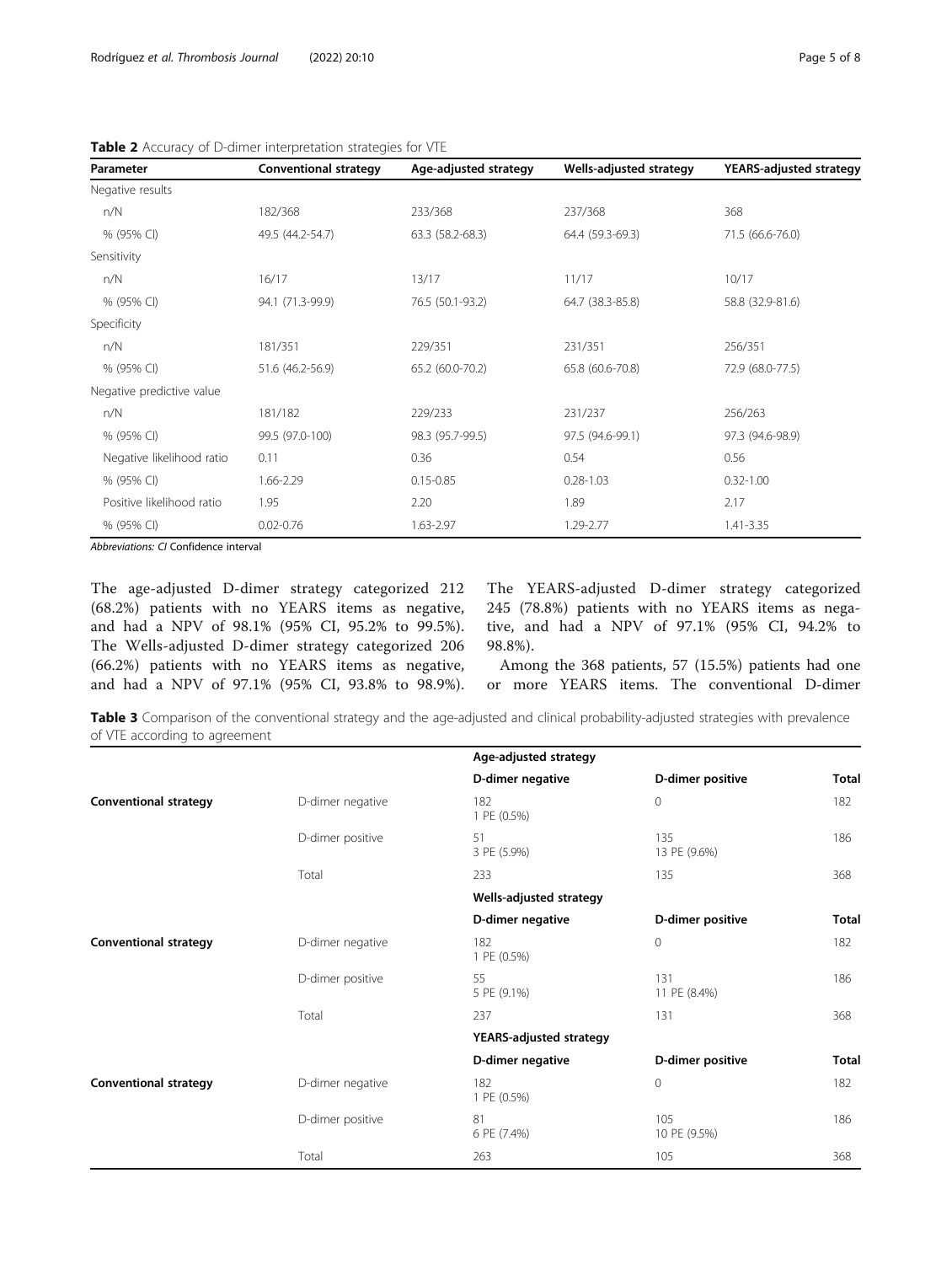<span id="page-5-0"></span>

strategy categorized 18 (31.6%) patients with one or more YEARS items as negative, and had a NPV of 100% (95% CI, 81.5% to 100%). The age-adjusted D-dimer strategy categorized 21 (36.8%) patients with one or more YEARS items as negative, and had a NPV of 100% (95% CI, 83.9% to 100%). The Wells-adjusted D-dimer strategy categorized 31 (54.4%) patients with one or more YEARS items as negative, and had a NPV of 100% (95% CI, 88.8% to 100%). The YEARS-adjusted D-dimer strategy categorized 18 (31.6%) patients with one or more YEARS items as negative, and had a NPV of 100% (95% CI, 81.5% to 100%).

# **Discussion**

Our study provides external validation of different strategies of D-dimer interpretation in patients hospitalized for COPD exacerbation and no initial clinical suspicion of PE. While the conventional strategy was able to exclude PE in one half of the patients, the use of age- or clinically-adjusted D-dimer threshold strategies resulted in an even higher percentage of patients in whom PE could be considered ruled out without the need for imaging. Both the conventional and age-adjusted strategies were associated with a low risk of PE diagnosed at initial testing or VTE within a 3-month follow-up period [\[15](#page-7-0)], but only the conventional fixed D-dimer threshold strategy had a sensitivity high enough to rule out PE.

Our results are in line with those observed in studies using an age-adjusted D-dimer threshold [\[4](#page-7-0), [16](#page-7-0), [17](#page-7-0)]. Particularly, for patients with COPD and a PE-unlikely Wells score, a systematic review and individual-patient data meta-analysis showed that age-adjusted D-dimer testing was effective (i.e., increased the proportion of COPD patients managed without imaging from 21% to 32%) and safe (i.e., the false negative rate increased from 0.7% to 1.2%) [\[18](#page-7-0)]. SLICE showed that the application of the age adjusted D-dimer cut-off value would result in the exclusion of VTE in almost 2 out of 3 (63.3%) of the patients hospitalized with COPD exacerbation, while the negative predictive value stayed above 98%. Although the magnitude of false negative findings seemed small, some caution may be warranted in using the ageadjusted strategy in settings with a higher PE prevalence, since its sensitivity was low.

Previous studies have shown that the clinical-adjusted strategies (i.e., the Wells score and the YEARS algorithm) have the potential to safely reduce CTPA use [\[5,](#page-7-0) [6](#page-7-0)]. Our analysis suggests that the conventional strategy is a better way of interpreting D-dimer results than the clinical probability-adjusted strategy among patients hospitalized with COPD exacerbation and without initial clinical suspicion of PE. Study design, setting and patient selection might account for the difference between previous studies and this analysis. Moreover, some data suggest that the accuracy of clinical prediction rules might be compromised in patients with underlying cardiopulmonary disease [\[19\]](#page-7-0).

This study might have practical implications. The SLICE trial showed that an active diagnostic strategy for PE is not beneficial among patients hospitalized for an exacerbation of COPD [[11\]](#page-7-0). However, D-dimer is often used in daily practice as a screening test in patients admitted to the Emergency Departments with chest symptoms [[20](#page-7-0)]. On the basis of this analysis, clinicians might consider the use of a conventional fixed threshold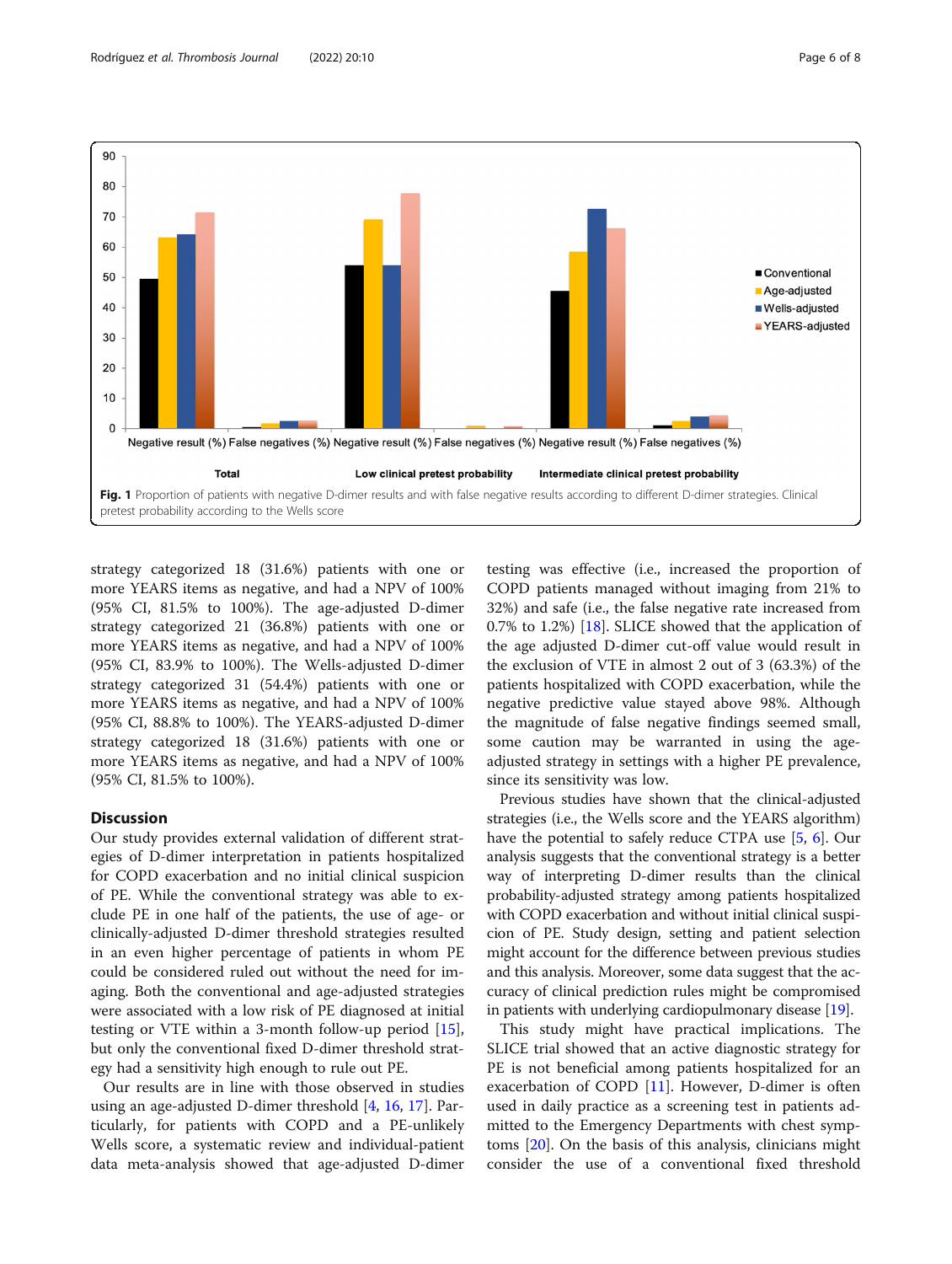<span id="page-6-0"></span>interpretation for patients with COPD exacerbations who have a D-dimer test result because it avoids imaging in half of the patients with great safety. The efficiency is most pronounced in patients with low clinical pretest probability. Since patients with COPD exacerbations tend to be older, the age-adjusted strategy might be employed to reduce unnecessary exposure to radiation and potentially harmful contrast medium, unacceptable diagnosis-related and treatment-related costs, and serious or life-threatening bleeding complications of unjustified anticoagulation therapy.

#### Limitations

This study has several limitations. First, this was a *post* hoc analysis of the intervention arm in a large randomized controlled trial with adjudicated outcomes. However, all the variables required to apply the Wells score and the YEARS algorithm were prospectively collected. Second, there was no a priori sample size calculation, and the modest number of patients in the analysis might not have provided estimates with reasonable precision. Third, the prevalence of PE was low. Therefore, the safety of the strategies might be lower in settings with a higher PE prevalence. Fourth, different D-dimer assays were used in the trial. However, we didn´t find any interaction between the D-dimer type or cutoff and the study results. Fifth, the findings in the study population might not apply to other patients with COPD. However, the inclusion and exclusion criteria were intended to be consistent with the pattern of patients admitted to the hospital with exacerbations of COPD. Finally, additional details about the body mass index, and baseline use of medications such as aspirin or statins would have been interesting. However, such data elements were not collected systematically in SLICE. This limitation is unlikely to undermine the findings of the current investigation.

# Conclusions

Among patients hospitalized for an exacerbation of COPD, our study suggests that the age- and clinicallyadjusted strategies of D-dimer interpretation were associated with a larger number of patients in whom PE could be considered ruled out with a higher likelihood of subsequent PE than the conventional strategy. Although the magnitude of false negative findings with the age-adjusted strategy was small, additional studies are warranted to ascertain the safety of this approach.

#### Appendix 1

Investigators: Barcelona (20 patients) – S. Jiménez (16 patients), A. Vilas (3 patients), D. Aisa (1 patient); Bilbao (113 patients) – E. Tabernero/B. González-Quero (113 patients); Galdakao (21 patients) – A. Ballaz/L. Chasco (21 patients); Gran Canaria (35 patients) – G. PérezPeñate/F. León-Marrero (35 patients); La Coruña (25 patients) – P. Marcos-Rodríguez/S.J. Domínguez-Pazos (25 patients); Madrid (364 patients) – D. Jiménez/A. Quezada (171 patients), A. Hernando/J.I. de Granda-Orive (91 patients), P. Ruiz-Artacho/F. Beddar-Chaib (56 patients), M.J. Rodríguez-Nieto/Itziar Fernández-Ormaechea (28 patients), M. Calle/J.L. Rodríguez-Hermosa/J. Carriel (12 patients), A. Martínez-Verdasco (2 patients), J. de Miguel-Díez (2 patients), M.A. Quesada (2 patients); Santander (17 patients) – R. Agüero (17 patients); Sevilla (112 patients) – L. Jara-Palomares/R. Otero/E. Márquez-Martín (112 patients); Valencia (8 patients) – R. López-Reyes (8 patients); Vitoria (31 patients) – J.L. Lobo/A. Rivas-Guerrero (31 patients).

#### Appendix 2

Table 4 Methods for D-dimer analysis and cut-offs

| <b>Test</b>                    | Criteria for positivity | Unit type  |
|--------------------------------|-------------------------|------------|
| D-dimer ELISA KIT              | $>500$ ng/mL            | FEU        |
| VIDAS D-dimer                  | >500 ng/mL              | <b>FFU</b> |
| IL Test D-dimer                | >500 ng/mL              | <b>FFU</b> |
| HemosIL D-Dimer                | $>250$ ng/mL            | <b>DDU</b> |
| HemosIL AcuStar                | >491 ng/mL              | <b>FFU</b> |
| Hemosll D-dimer HS 500         | $>500$ ng/mL            | <b>FFU</b> |
| <b>INNOVANCE D-dimer Assay</b> | $>500$ ng/mL            | <b>FFU</b> |
| STA-Liatest D-Di               | $>500$ ng/mL            | <b>FFU</b> |

Abbreviations: FEU Fibrinogen Equivalent Unit, DDU D-Dimer Unit

#### Abbreviations

CI: confidence interval; COPD: Chronic obstructive pulmonary disease; CTPA: Computed tomography pulmonary angiography; DDU: D-dimer Unit; DVT: Deep vein thrombosis; FEU: Fibrinogen Equivalent Unit; NPV: Negative predictive value; PE: Pulmonary embolism; SLICE: Significance of Pulmonary Embolism in COPD Exacerbations; VTE: Venous thromboembolism

#### Acknowledgements

We express our gratitude to S&H Medical Science Service, for their quality control data, logistic and administrative support.

#### Role of the Funder/Sponsor

The funders had no role in the design and conduct of the study; collection, management, analysis, and interpretation of the data; preparation, review, or approval of the manuscript; and decision to submit the manuscript for publication.

#### Group Information

A listing of the SLICE investigators appears in Appendix.

#### Authors' contributions

Concept and design: Rodríguez, Jiménez. Acquisition, analysis, or interpretation of data; statistical analysis: Rodríguez, Jara-Palomares, Tabernero, Tenes, González, Briceño, Lobo, Morillo, Bikdeli, Jiménez. Drafting of the manuscript: Rodríguez, Bikdeli, Jiménez. Critical revision of the manuscript for important intellectual content: Rodríguez, Jara-Palomares, Tabernero, Tenes, González, Briceño, Lobo, Morillo, Bikdeli, Jiménez. Obtained funding: Jiménez. Study supervision: Jimenez. Dr Jiménez had full access to all of the data in the study and take responsibility for the integrity of the data and the accuracy of the data analysis. The author(s) read and approved the final manuscript.